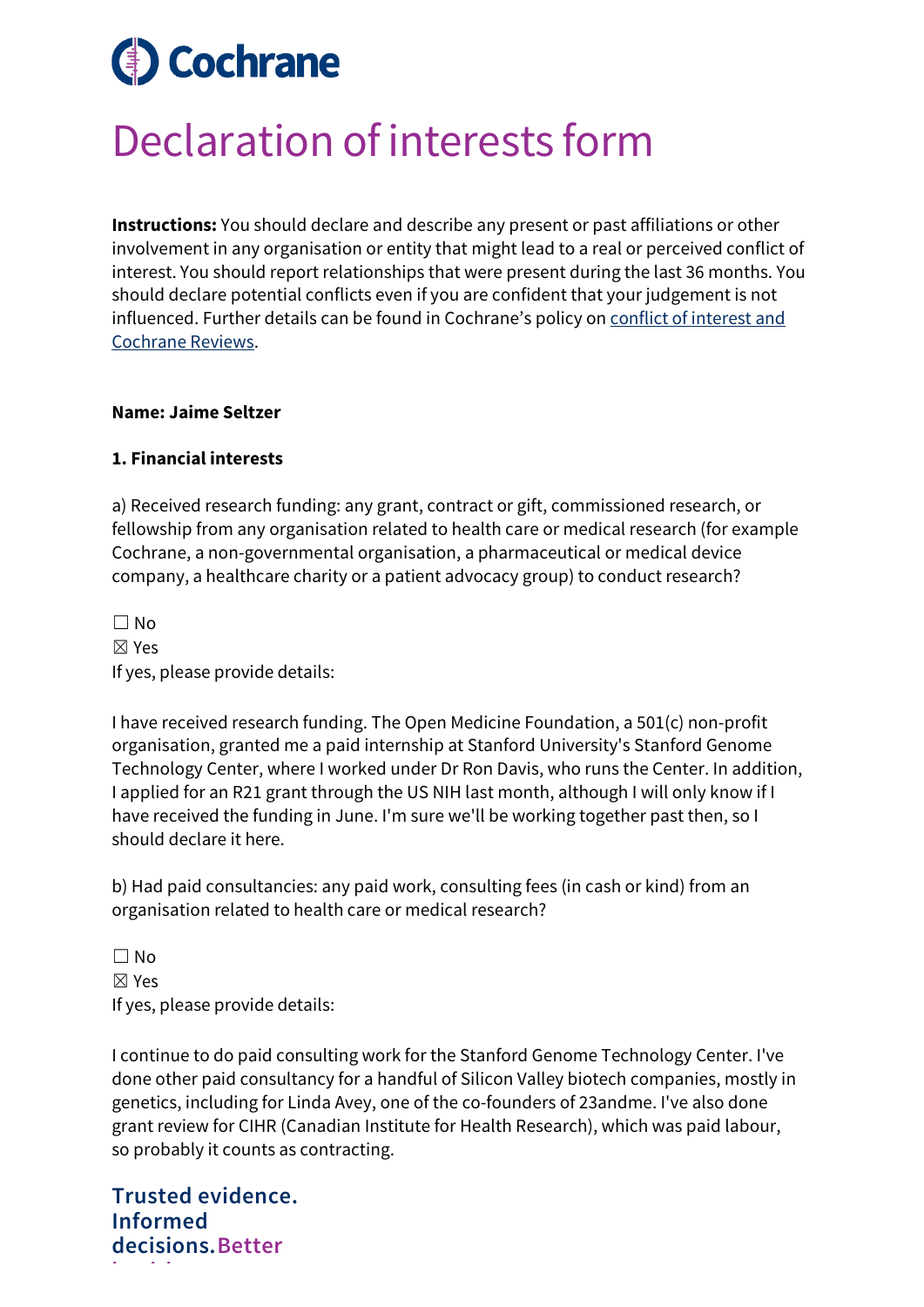

c) Received honoraria: one-time payments (in cash or kind such as travel expenses) from an organisation related to health care or medical research?

 $\Box$  No ☒ Yes If yes, please provide details:

Yes, at various times I've been one-time reimbursed for trip expenses. #MEAction is a partner with the Collaborative Research Centers NIH grant with Columbia University, and they have reimbursed travel and meals for ~5 trips. The US CDC also paid for my trip and travel ~2 times for me to be present at collaborative meetings.

d) Served as a director, officer, partner, trustee, employee or held a position of management with an organisation related to health care or medical research?

 $\Box$  No ☒ Yes If yes, please provide details:

I have and am serving as Director! I'm the Director of Scientific and Medical Outreach at #MEAction, a 501(c) healthcare advocacy non-profit. In May 2021, we launched Symptom Cluster Characterization in Complex Chronic Disease, a survey study for people with chronic complex diseases.

e) Possessed share-holdings, stock, stock options, equity with an organisation related to health care or medical research (excludes mutual funds or similar arrangements where the individual has no control over the selection of the shares)?

☒ No ☐ Yes If yes, please provide details:

f) Received personal gifts from an organisation related to health care or medical research?

 $\Box$  No ☒ Yes If yes, please provide details:

Yes, minimal gifts in the form of holiday gifts from my organization, such as org-themed swag: a pillowcase, a blanket, a bracelet... no gift with a value over \$15.

g) Had an outstanding loan with an organisation related to health care or medical research?

**Trusted evidence. Informed decisions.Better** 

**h lh**